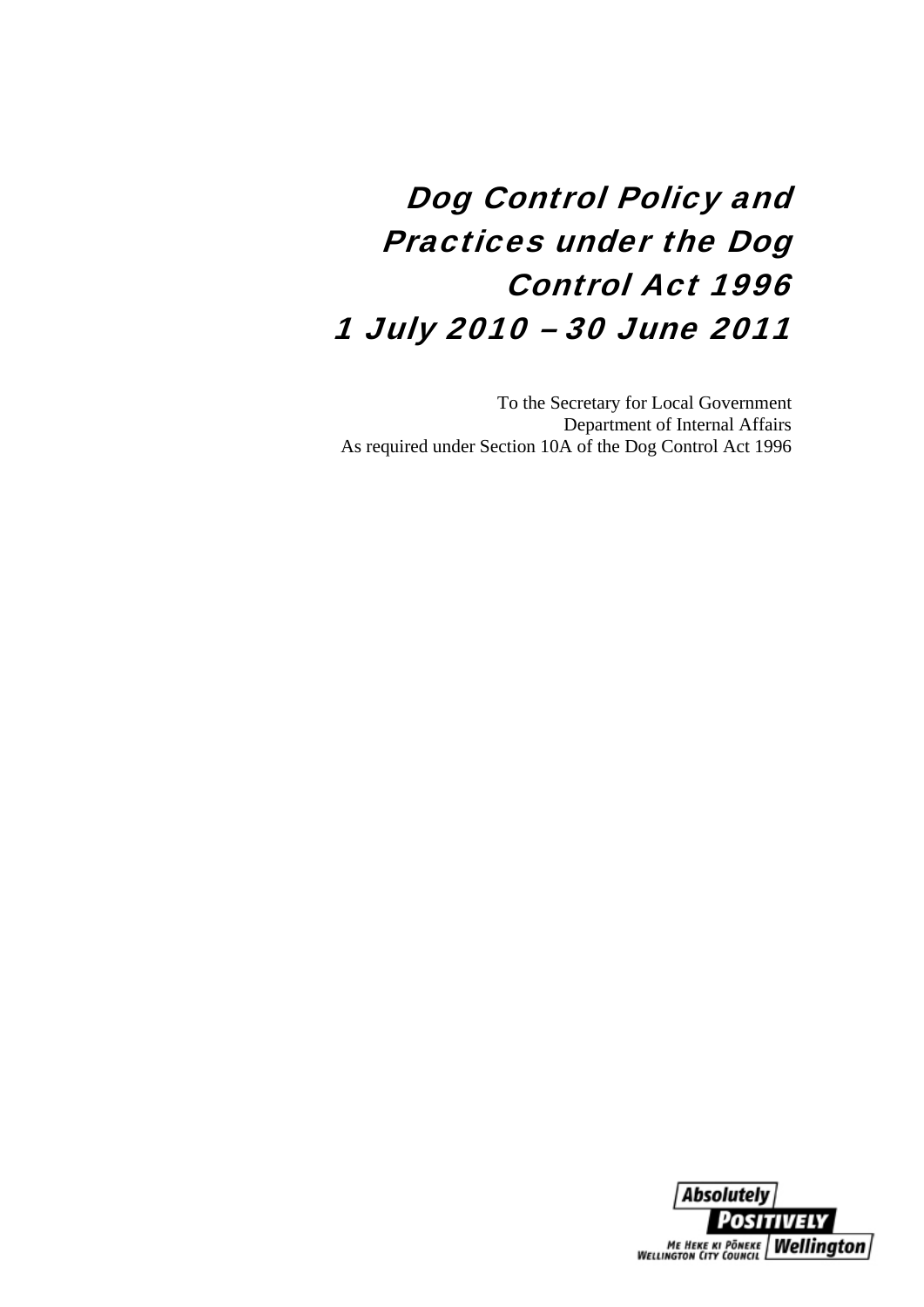### **1. Introduction**

The Wellington City Council, as a territorial authority, is required to manage and enforce provisions pursuant to the Dog Control Act 1996 (the Act) and subsequent amendments in 2003, 2004, 2006 and 2010.

Section 10A of the Act requires the Council to report annually to the Secretary of Local Government on its Dog Control Policy and practices.

This report fulfils this statutory requirement for the dog registration year: 1 July 2010 to 30 June 2011.

### **2. The Council's Dog Control Policy and Practices**

#### **2.1 Policy objectives**

The Council adopted a Dog Policy in December 2009 making provisions relating to the control of dogs in public places, which are enforceable under the Wellington Consolidated Bylaw 2008 - Part 2: Animals.

The objectives of the policy are to:

- Ensure that the owners of dogs comply with their obligations under the Act, that dogs are well cared for and Wellingtonians are able to enjoy dog ownership;
- Prevent any potential danger caused by dogs to the public and to wildlife and natural habitats;
- Minimise the risk of distress and nuisance caused by dogs to the public and to wildlife and natural habitats;
- Actively promote the responsible ownership of dogs; and
- Provide for the reasonable exercise and recreational needs of dogs and their owners.

### **2.2 Dog Exercise Areas**

The Council provides 51 designated off-leash exercise areas and eight beach exercise areas across the city. The criteria used to determine these areas include:

- The area is not used extensively for sporting or other purposes
- The area is of significant size and has appropriate access
- There are sufficient sight lines
- The area is well bounded from adjacent areas
- There is no potential risk to other groups.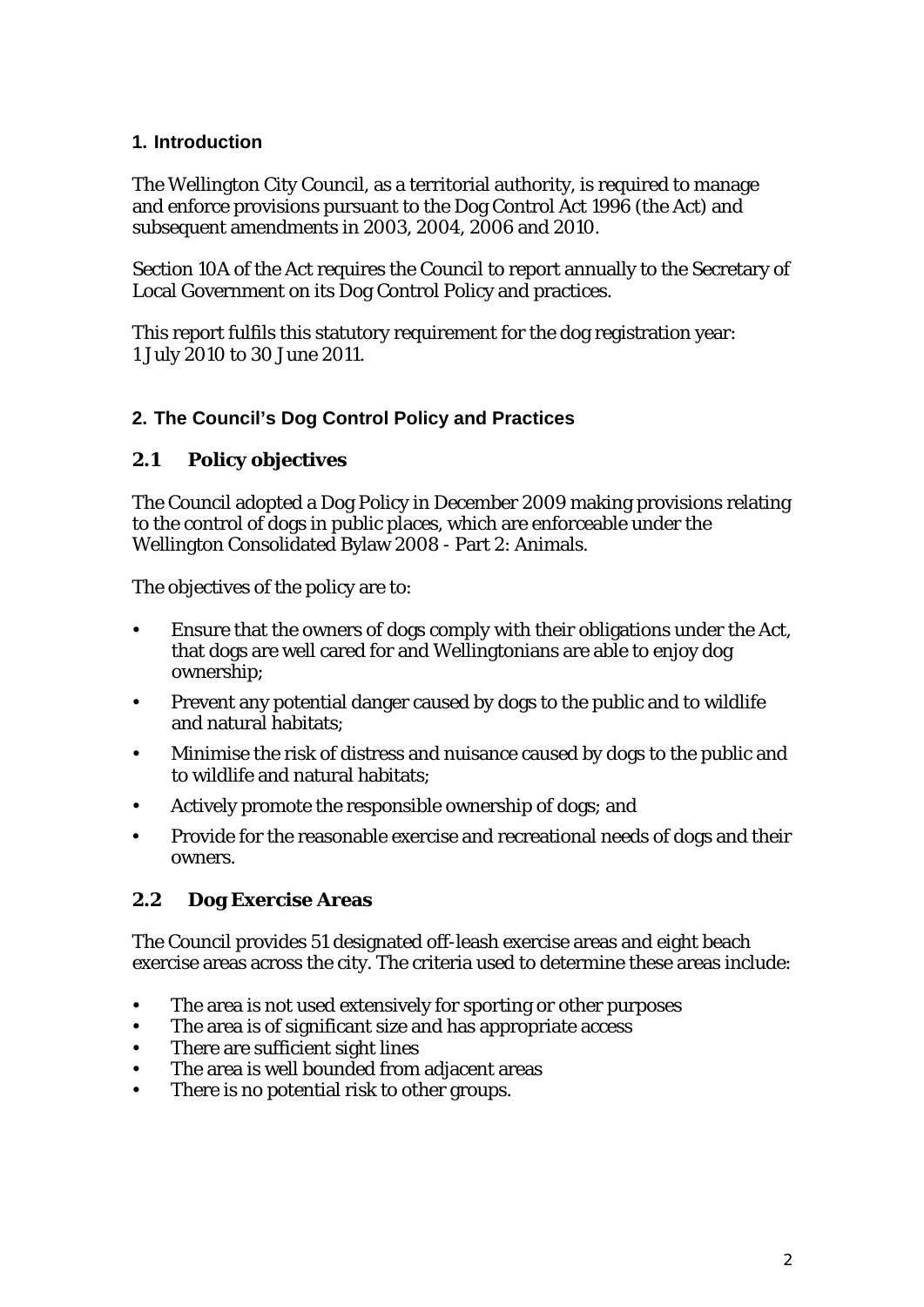## **2.3 Dog prohibited areas**

Dogs are restricted or prohibited in places that are used frequently by the public and areas where there is the presence of significant wildlife and/or wildlife habitat. The following criteria are used in assessing prohibited areas:

- Is it a children's play area?
- Is it a sports field?
- Is it ecologically sensitive?

Patrols were carried out in areas where dogs are prohibited. Publicity on beach restrictions took place during October to December in 2010 to alert dog owners and the general public about variations in dog exercise areas in the summer months. Dog Control signage is also installed and maintained at sensitive prohibited areas.

The City's parks and recreation areas were patrolled by Animal Control Officers during the 2010/11 year. Particular attention was paid to the Central Business District, dog exercise areas, Town Belt, play areas and sports fields, and the City's beaches during the summer holiday season. The majority of dog owners spoken to were aware of the rules and of their obligations.

## **2.4 Fees**

Dog registration fees, fines and impound fees contribute 75% of the cost of dog control in Wellington City. The Council also operates a Responsible Dog Owner scheme which provides a discounted rate for dog owners who meet the relevant criteria. Dog registration fees are set by Council resolution.

### **3. Dog Control Statistics**

### **3.1 Section 10A (2) information**

The following information is required under section 10A (2) clauses  $a - g$ .

### **a. Number of registered dogs in Wellington**

| Category                        | 2009/10 | 2010/11 |
|---------------------------------|---------|---------|
| Total number of registered dogs | 8970    | 9635    |

#### **b. Number of probationary and disqualified owners**

| Category                            | 2009/10 | 2010/11 |
|-------------------------------------|---------|---------|
| Total number of probationary owners |         |         |
| Total number of disqualified owners |         |         |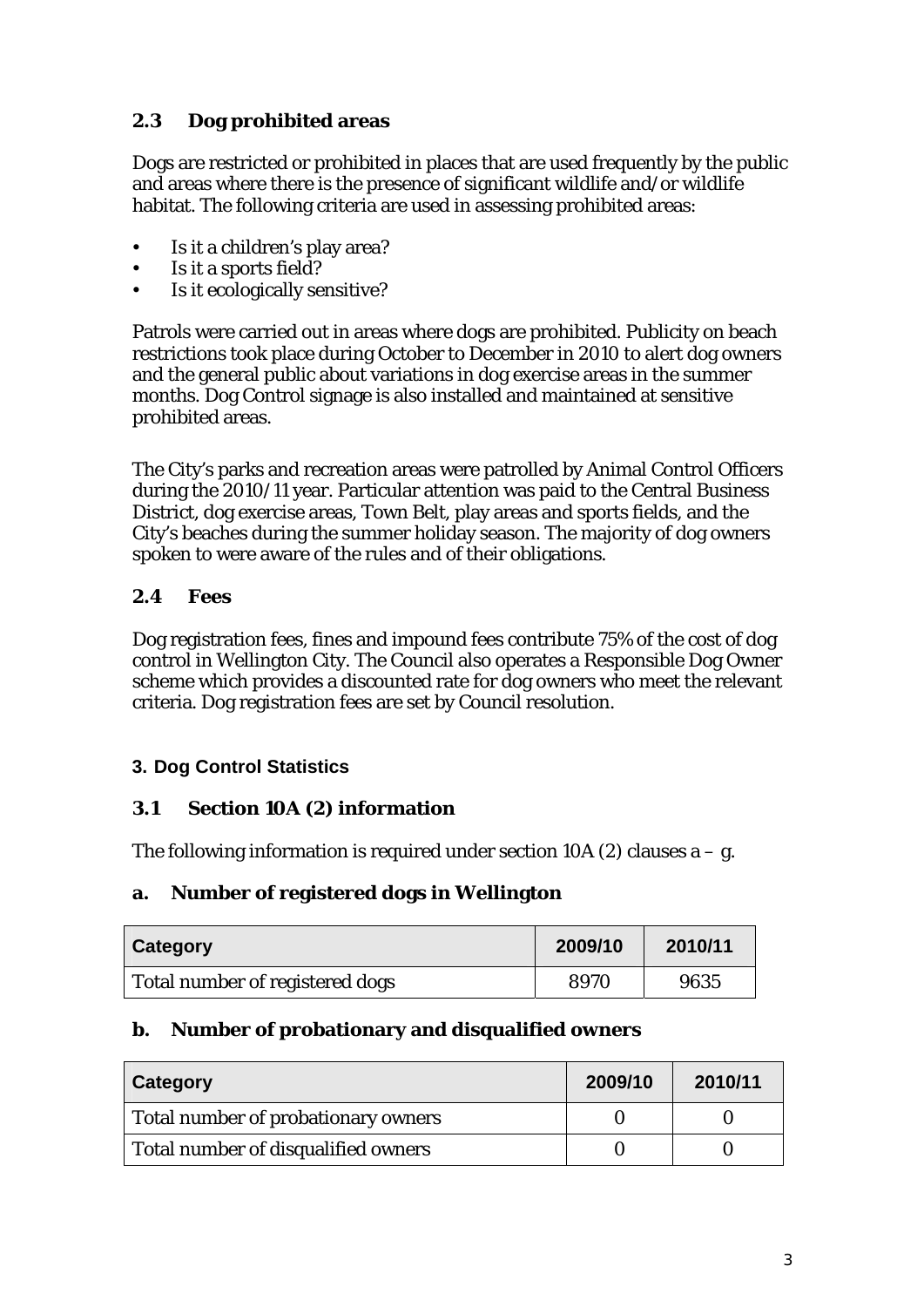# **Analysis**

There has been an increase of 665 dogs registered during 2010/11 which is the result of the upward growth in the total dog population and the Council's ongoing focus on registration.

Wellington City has no probationary or disqualified owners in its District since March 2010.

| Category                                              | 2009/10 | 2010/11 |
|-------------------------------------------------------|---------|---------|
| Dangerous by Owner Conviction Under s31(1)(a)         |         |         |
| Dangerous by Sworn Evidence s31(1)(b)                 | 16      | 12      |
| Dangerous by Owner Admittance in Writing<br>s31(1)(c) | 3       | 3       |
| <b>Total # Dangerous Dogs</b>                         | 20      | 16      |

## **c. Number of dogs classified as dangerous (Section 31)**

## *Trend:*

Percentage decrease of 20% between 2009/10 and 2010/11. The total number of dangerous dogs represents 0.17% of the Wellington City registered dog population.

## *Analysis:*

There is no clear explanation for the downward trend apart from classified dogs dying from 'old-age'.

The dog classified as dangerous by Owner Conviction was classified dangerous by another Territorial Authority (in 2007/08) and subsequently transferred into Wellington City. The dangerous classification remains in force throughout New Zealand.

### **d. Number of dogs classified as menacing (Section 33A & 33C)**

| Category                                                     | 2009/10 | 2010/11 |
|--------------------------------------------------------------|---------|---------|
| Menacing under $s33A(1)(b)(i)$ - by Behaviour                | 60      | 70      |
| Menacing under $s33A(1)(b)(ii)$ -by Breed<br>characteristics | 13      | 10      |
| Menacing under s33C(1) by Schedule 4 Breed.                  | 86      | 97      |
| <b>Total # Menacing Dogs</b>                                 | 159     | 177     |

## *Trend:*

Percentage increase of 11% between 2009/10 and 2010/11.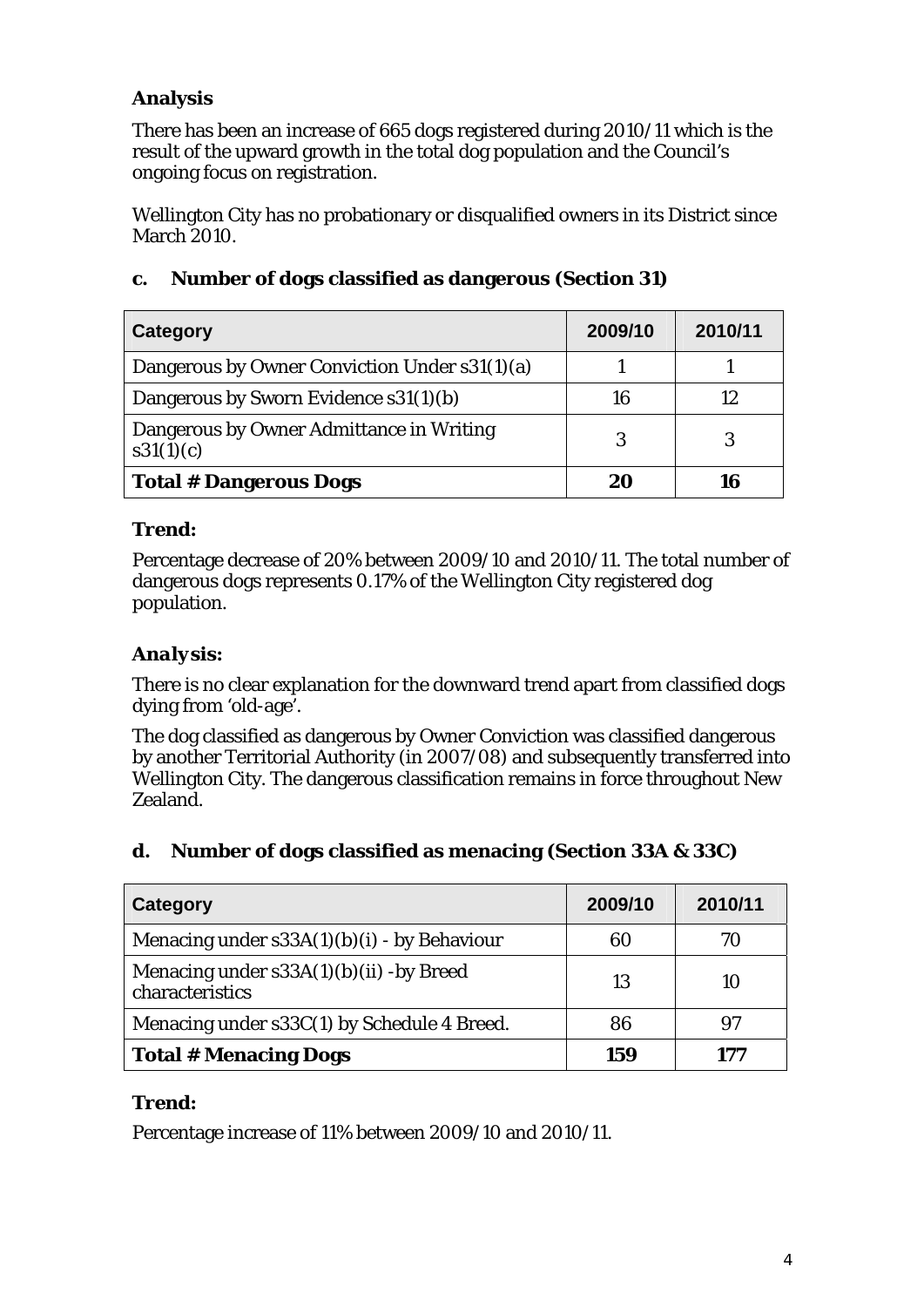## *Analysis:*

The largest area of increase is through registration and identification of menacing dogs by breed. There is also a continuing focus by Officers in imposing menacing classifications as a mitigation measure to prevent harm to people, other animals and wildlife.

## **e. Number of infringement notices issued**

| Category                              | 2009/10 | 2010/11 |
|---------------------------------------|---------|---------|
| Number of infringement notices issued | 263     | 188     |

## *Trend:*

Percentage decrease of 28% between 2009/10 and 2010/11 in the total number of infringements issued. Percentage decrease of 21% between 2009/10 (160) and 2010/11 (126) in the number of infringements issued for failure to register.

## *Analysis:*

Failure to register a dog and failure to control a dog accounted for 67% and 25% respectively, of infringements issued in 2010/11.

The Council's current approach acknowledges that the first step to responsible dog ownership is dog registration. Therefore, a continued focus by the Council on registration education and compliance has seen the total number of infringements reduce.

## **f. Number of dog related complaints**

| Category                                            | 2009/10 | 2010/11 |
|-----------------------------------------------------|---------|---------|
| <b>Attacks on people</b>                            | 48      | 41      |
| Attacks on domestic animals                         | 47      | 67      |
| Challenging/rushing                                 | 71      | 81      |
| <b>Barking dogs</b>                                 | 538     | 683     |
| Bylaw (excludes roaming dogs)                       | 28      | 27      |
| Roaming dogs                                        | 1308    | 1380    |
| Miscellaneous: education/advice breed<br>id/beaches | 59      | 89      |
| Total number of dog related complaints              | 2099    | 2431    |

## *Trend:*

Dog complaints have increased in conjunction with the increased number of registered dogs over the past year.

Attacks on people have decreased in the past year, however attacks overall have increased, from 95 in 2009/10 to 108 in 2010/11. There is no clear explanation of this trend.